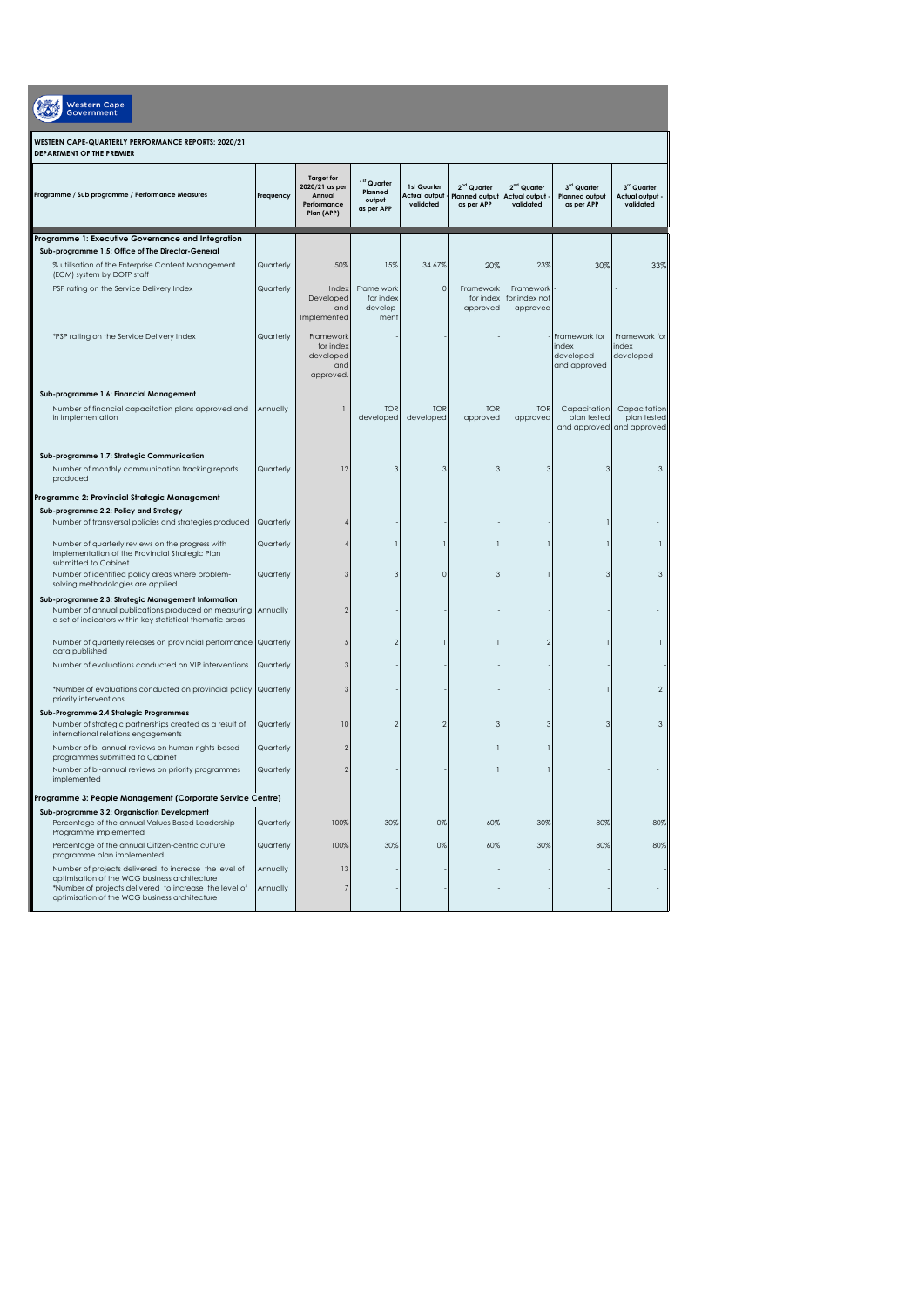| Programme / Sub programme / Performance Measures                                                          | Frequency             | <b>Target for</b><br>2020/21 as per<br>Annual<br>Performance<br>Plan (APP) | 1 <sup>st</sup> Quarter<br>Planned<br>output<br>as per APP | 1st Quarter<br>Actual output<br>validated | 2 <sup>nd</sup> Quarter<br><b>Planned output</b><br>as per APP | 2 <sup>nd</sup> Quarter<br><b>Actual output</b><br>validated | 3rd Quarter<br><b>Planned output</b><br>as per APP | 3rd Quarter<br>Actual output -<br>validated |
|-----------------------------------------------------------------------------------------------------------|-----------------------|----------------------------------------------------------------------------|------------------------------------------------------------|-------------------------------------------|----------------------------------------------------------------|--------------------------------------------------------------|----------------------------------------------------|---------------------------------------------|
| Sub-programme 3.3: People Training and Empowerment                                                        |                       |                                                                            |                                                            |                                           |                                                                |                                                              |                                                    |                                             |
| Number of transversal learning programmes offered                                                         | Quarterly             | 60<br>50                                                                   | 10                                                         | 4                                         | 25                                                             | 16                                                           |                                                    |                                             |
| *Number of transversal learning programmes offered<br>Number of learning programmes assessed for training | Quarterly<br>Annually | 10                                                                         |                                                            |                                           |                                                                |                                                              | 10                                                 | 10                                          |
| impact                                                                                                    |                       |                                                                            |                                                            |                                           |                                                                |                                                              |                                                    |                                             |
| Number of work experience opportunities for youth                                                         | Annually              | 800                                                                        |                                                            |                                           | 800                                                            | 634                                                          |                                                    |                                             |
| facilitated<br>*Number of work experience opportunities for youth<br>facilitated                          | Annually              | 600                                                                        |                                                            |                                           |                                                                |                                                              |                                                    |                                             |
| Phased Development and implementation of Future Fit                                                       | Quarterly             | Future-fit Skills                                                          | Terms of                                                   | <b>Business</b>                           | Terms of                                                       | Terms of                                                     |                                                    |                                             |
| <b>Skills Strategy</b>                                                                                    |                       | Strategy<br>developed                                                      | reference<br>developed                                     | Case<br>developed                         | reference<br>approved                                          | Reference<br>fo                                              |                                                    |                                             |
|                                                                                                           |                       |                                                                            |                                                            | for                                       |                                                                | appointment<br>of Service                                    |                                                    |                                             |
|                                                                                                           |                       |                                                                            |                                                            | procuremer<br>t of Service                |                                                                | Provider was                                                 |                                                    |                                             |
|                                                                                                           |                       |                                                                            |                                                            | Provider                                  |                                                                | not<br>approved                                              |                                                    |                                             |
|                                                                                                           |                       |                                                                            |                                                            |                                           |                                                                |                                                              |                                                    |                                             |
| *Phased Development and implementation of Future Fit Quarterly<br><b>Skills Strategy</b>                  |                       | Draft Future-<br>fit Skill:                                                |                                                            |                                           |                                                                |                                                              | Finalisation of<br>desktop                         | Desktop<br>research i                       |
|                                                                                                           |                       | Strategy<br>developed                                                      |                                                            |                                           |                                                                |                                                              | research                                           | finalised                                   |
|                                                                                                           |                       |                                                                            |                                                            |                                           |                                                                |                                                              |                                                    |                                             |
| Phased implementation of Annual Project Plan for the                                                      | Quarterly             | Reconfigured                                                               | Terms of                                                   | Terms of                                  | Terms of                                                       | Terms of                                                     |                                                    |                                             |
| reconfiguration of Provincial Training Institute completed                                                |                       | PTI Mode<br>developed                                                      | reference<br>developed                                     | reference<br>developed                    | reference<br>approved                                          | Reference fo<br>appointment                                  |                                                    |                                             |
|                                                                                                           |                       |                                                                            |                                                            |                                           |                                                                | of Service<br>Provider was                                   |                                                    |                                             |
|                                                                                                           |                       |                                                                            |                                                            |                                           |                                                                | not approved                                                 |                                                    |                                             |
|                                                                                                           |                       |                                                                            |                                                            |                                           |                                                                |                                                              |                                                    |                                             |
| *Phased implementation of Annual Project Plan for the                                                     | Quarterly             | Draft                                                                      |                                                            |                                           |                                                                |                                                              | Finalisation of                                    | Desktop                                     |
| reconfiguration of Provincial Training Institute                                                          |                       | Reconfigured                                                               |                                                            |                                           |                                                                |                                                              | desktop                                            | research is                                 |
| completed                                                                                                 |                       | PTI Mode<br>developed                                                      |                                                            |                                           |                                                                |                                                              | research                                           | finalised.                                  |
|                                                                                                           |                       |                                                                            |                                                            |                                           |                                                                |                                                              |                                                    |                                             |
| Sub-programme 3.4: People Management Practices                                                            |                       |                                                                            |                                                            |                                           |                                                                |                                                              |                                                    |                                             |
| Percentage of planned strategic business partnership                                                      | Quarterly             | 95%                                                                        | 20%                                                        | 14%                                       | 40%                                                            | 14%                                                          | 70%                                                | 16%                                         |
| initiatives completed                                                                                     |                       |                                                                            |                                                            |                                           |                                                                |                                                              |                                                    |                                             |
| Percentage planned innovative people practices<br>initiatives completed                                   | Quarterly             | 95%                                                                        | 20%                                                        | 0%                                        | 40%                                                            | 0%                                                           | 70%                                                | 0%                                          |
| Percentage planned transactional excellence initiatives                                                   | Quarterly             | 95%                                                                        | 20%                                                        | 5%                                        | 40%                                                            | 15%                                                          | 70%                                                | 38%                                         |
| completed<br>Percentage planned people manager and professional                                           | Quarterly             | 95%                                                                        | 20%                                                        | 8%                                        | 40%                                                            | 8%                                                           | 80%                                                | 8%                                          |
| empowerment initiatives completed                                                                         |                       |                                                                            |                                                            |                                           |                                                                |                                                              |                                                    |                                             |
| Programme 4: Centre for e-Innovation (Corporate Services Centre)                                          |                       |                                                                            |                                                            |                                           |                                                                |                                                              |                                                    |                                             |
| Sub-programme 4.2: Strategic ICT Services<br>Number of e-government WCG digital channels through          | Quarterly             | 13                                                                         | $\overline{\phantom{a}}$                                   | 4                                         | 13                                                             | 12                                                           | 13                                                 | 13                                          |
| which citizens actively engage government<br>Total number of Cape Access Centres established and          | Quarterly             | 80                                                                         | 75                                                         | 73                                        | 76                                                             | 74                                                           |                                                    |                                             |
| managed since inception<br>*Total number of Cape Access Centres established and                           | Quarterly             | 74                                                                         |                                                            |                                           |                                                                |                                                              | 74                                                 | 74                                          |
| managed since inception                                                                                   |                       |                                                                            |                                                            |                                           |                                                                |                                                              |                                                    |                                             |
| Number of WCG digital skills training opportunities<br>available to citizens                              | Quarterly             | 2000                                                                       | 500                                                        |                                           | 500                                                            | 0                                                            |                                                    |                                             |
| *Number of WCG digital skills training opportunities<br>available to citizens                             | Quarterly             | 1 000                                                                      |                                                            |                                           |                                                                |                                                              |                                                    | 1 0 3 7                                     |
| Resolution rate of the WCG Contact Centre contact<br>tickets                                              | Quarterly             | 98%                                                                        | 98%                                                        | 91.70%                                    | 98%                                                            | 97.96%                                                       |                                                    |                                             |
| *Resolution rate of the WCG Contact Centre contact<br>tickets                                             | Quarterly             | 95%                                                                        |                                                            |                                           |                                                                |                                                              | 92%                                                | 96.4%                                       |
| Number of departmental ICT plans reviewed                                                                 | Annually              | 13                                                                         |                                                            |                                           |                                                                | 74                                                           |                                                    |                                             |
| Number of research and development interventions                                                          | Quarterly             |                                                                            |                                                            |                                           |                                                                | 2                                                            |                                                    |                                             |
| undertaken<br>Sub-programme 4.3: GITO Management Services                                                 |                       |                                                                            |                                                            |                                           |                                                                |                                                              |                                                    |                                             |
| Average percentage systems uptime and availability                                                        | Quarterly             | 98%                                                                        | 98%                                                        | 99.94%                                    | 98%                                                            | 99.96%                                                       | 98%                                                | 99.98%                                      |
| maintained                                                                                                |                       |                                                                            |                                                            |                                           |                                                                |                                                              |                                                    |                                             |
| Average percentage network uptime and availability<br>maintained                                          | Quarterly             | 98%                                                                        | 98%                                                        | 98.94%                                    | 98%                                                            | 98.99%                                                       | 98%                                                | 99.31%                                      |
| Average turnaround time in days for finalising IT Service<br>Desk requests                                | Quarterly             |                                                                            | 6                                                          | 6.22                                      | 6                                                              | 4.95 Days                                                    | 6                                                  | 4.69 days                                   |
| Number of computer users equipped with modern                                                             | Quarterly             | 3 0 0 0                                                                    | 500                                                        | 1420                                      | 750                                                            | 4,879                                                        | 1000                                               | 4 8 5 4                                     |
| Office software (Office 365)                                                                              |                       |                                                                            |                                                            |                                           |                                                                |                                                              |                                                    |                                             |